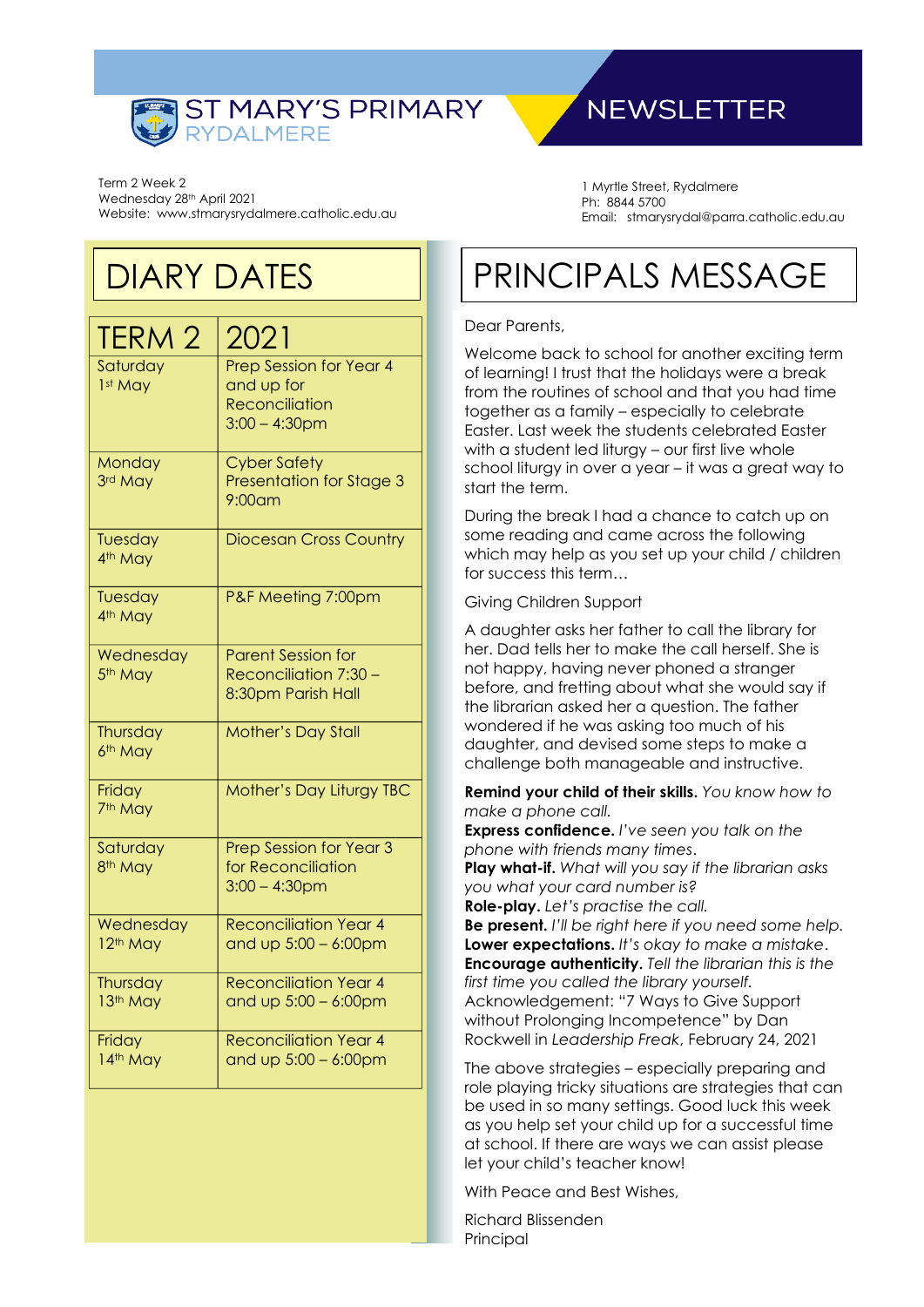#### **LIBRARY NEWS**

I

M

P

O

R

T

A

N

Here is our first winner of "Mrs Radocchia's **WOW Sentence Challenge!"**

"The **gracious** and **stunning** giraffe **strutted** around the **unique** zoo and it was **splendid** to watch." *by Olivia R Y5*

Well done, Olivia!

#### **DO YOU KNOW?**

Did you know that during 2021 we are celebrating 200 years of Catholic Education in Australia? In mid-May there will be masses held simultaneously across Australia to commemorate this milestone. St Mary's was opened in 1889 meaning we have been a direct part of this 200 year history for over 130 years!

#### **WALK SAFELY TO SCHOOL**

Now in its 21st year, National Walk Safely to School Day (WSTSD) is an annual event when all Primary School children are encouraged to walk and commute safely to school. It is a Community Event seeking to promote Road Safety, Health, Public Transport and the Environment. This year families are encouraged to park a little distance from the school and walk to school or home from school with a parent or carer. How far will you walk this year in WSTSF on Friday 14th May?

|                  | BIRTHDAY                            |  |
|------------------|-------------------------------------|--|
|                  | <b>CELEBRATIONS</b>                 |  |
|                  |                                     |  |
| April 28         | A∨ril I                             |  |
| April 29         | Levi L                              |  |
|                  | Grace B                             |  |
| May 3            | Ahmani Y                            |  |
|                  | Claudia A                           |  |
|                  | Xianjin B                           |  |
| May 4            | Aurelia R                           |  |
| May 5            | Nicholas S                          |  |
|                  | Siena C                             |  |
| May 7            | Kira M                              |  |
| May 8            | Charlotte L                         |  |
| May 9            | Juno L                              |  |
|                  | Myles C                             |  |
| <b>May 10</b>    | Jacob N                             |  |
|                  | Archer W                            |  |
| May 11           | Morris W                            |  |
|                  | l ara K                             |  |
|                  | We wish these children a very Happy |  |
| <b>Birthday!</b> |                                     |  |
|                  |                                     |  |

J

#### **SPECIAL BIRTHDAY NOTE**

We would like to wish Maxwell N a very happy birthday for 1<sup>st</sup> April. Unfortunately, he was left off the birthday list at the end of last term.

#### **BABY CONGRATULATIONS**

We would like to congratulate the Valencia-Posada family, Samuel in 5G, on the birth of their baby boy. We would also like to congratulate the Taukiuvea family, Kaela in KBT, on the birth of their daughter.

#### $\overline{a}$ *PRINCIPAL AWARDS TERM 2—Week 2*



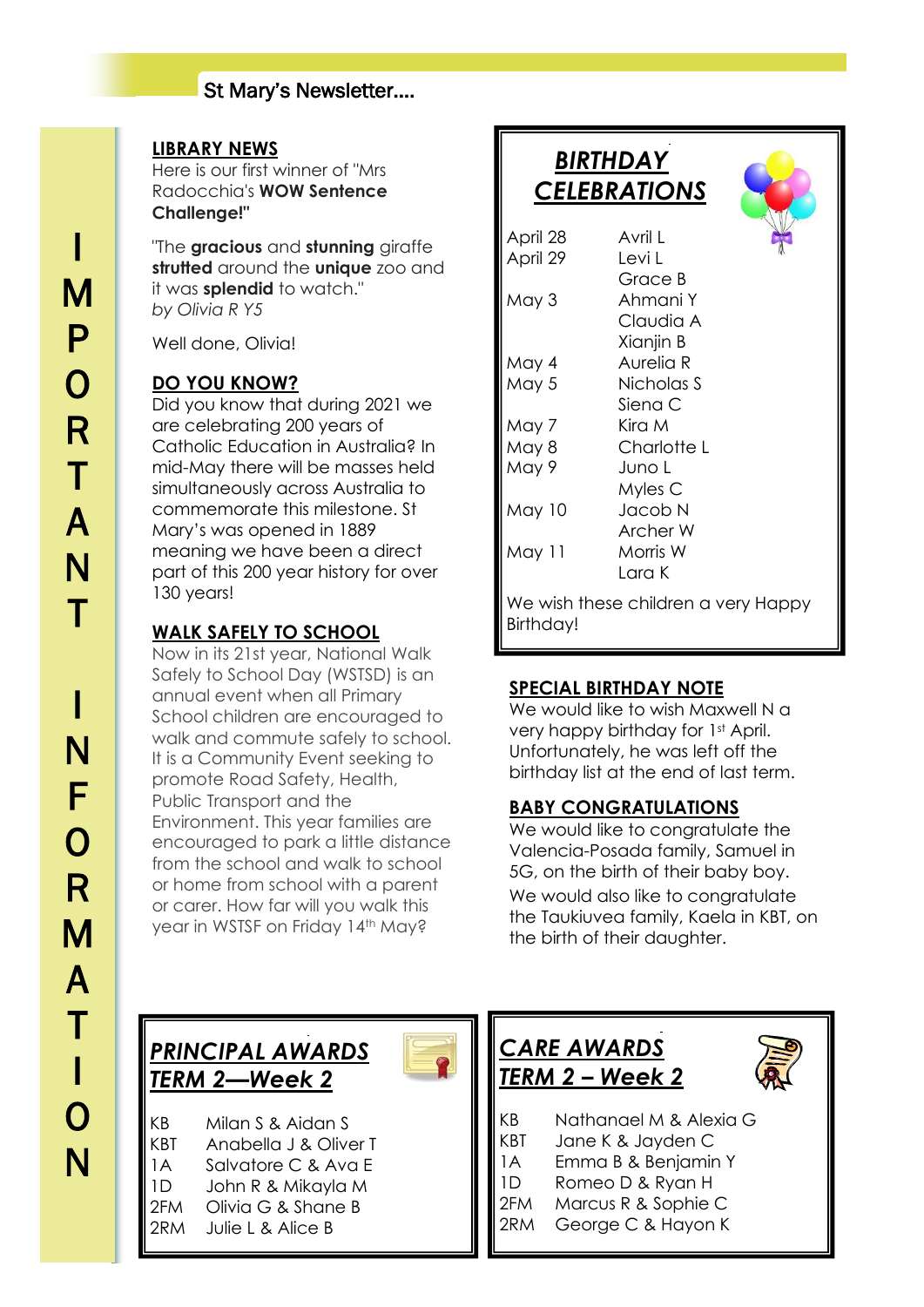# FROM MR BLISSENDEN…

### **EMERGENCY PROCEDURES**

Parents would be aware that we have procedures in place for emergency situations – from small events like poor air quality, wet, windy or hot weather (we stay inside at recess and lunch) to lock down and evacuation procedures for more serious incidents. Our procedures also include what we would do in the event we had to evacuate the site. We have alternate venues arranged capable of accommodating us at short notice, procedures to supervise every student until they are collected and even procedures for communicating information to parents. While we hope we would never have to use these in a real emergency we conduct regular drills and practices throughout the year – including lockdown and evacuation. Last week we conducted a very successful lock down drill and next week we will practice our evacuation procedures – just another way we actively keep everyone in our community safe.

#### **DRIVING AND PARKING AROUND THE SCHOOL**

Thank you for all your support in implementing our procedures when driving around the school. This week a road safety book will be distributed to all families. This is in addition to the Principal's Update of this week which outlined some of the common issues families are facing especially in the afternoons. Two reminders…

- 1. **Do not queue along Pine Street** (this is the road which has the Crossing Supervisor) – if you cannot join the Kiss and Go queue in Myrtle Street then you must go around the block and try again.
- 2. **Do not come up Myrtle Street** to join the Kiss and Go queue.

#### **A VALUABLE TIP…DON'T DISSECT YOUR CHILD'S DAY**

While many parents are keen to know how their child's day has gone at school – avoid the temptation to over dissect their day. Try to focus on 6 positives before any negatives and remember that young children do enjoy elaborating (positively and negatively) on events so … take care!!

#### **SPEED CAMERAS ON VICTORIA ROAD REVIEW**

Transport for NSW (TfNSW) annually reviews speed camera locations across NSW to monitor their ongoing contribution to road safety. TfNSW operates 110 fixed speed camera locations across NSW. Locations are selected, and their effectiveness is measured, in accordance with the *NSW Speed Camera Strategy*. Nine speed camera locations have been selected for a more comprehensive review, and that includes the fixed speed cameras located at Victoria Road, Rydalmere (between Park road and John Road). Community support and awareness are fundamental components of road safety programs. Transport for NSW' Centre for Road Safety (CRS) reviews speed cameras in consultation with key stakeholders to determine whether identified camera locations should be retained, removed, or relocated - and whether any alternative road safety treatments may be required to address ongoing road safety risks at each location. On the 18th May (time and venue TBC) a community consultation will take place in the Rydalmere area – mark the date and then go along to have your say. The feedback you provide will help determine retain, remove or relocate the speed cameras in place at Rydalmere. The P&F executive and the School's Leadership Team will be providing feedback earlier that day as well.

#### **MOTHERS DAY STALL**

Will be held at school on the 6th May. Students should bring their own bag to carry home an item for mum! Children may bring a small amount of money to purchase a gift - details to follow.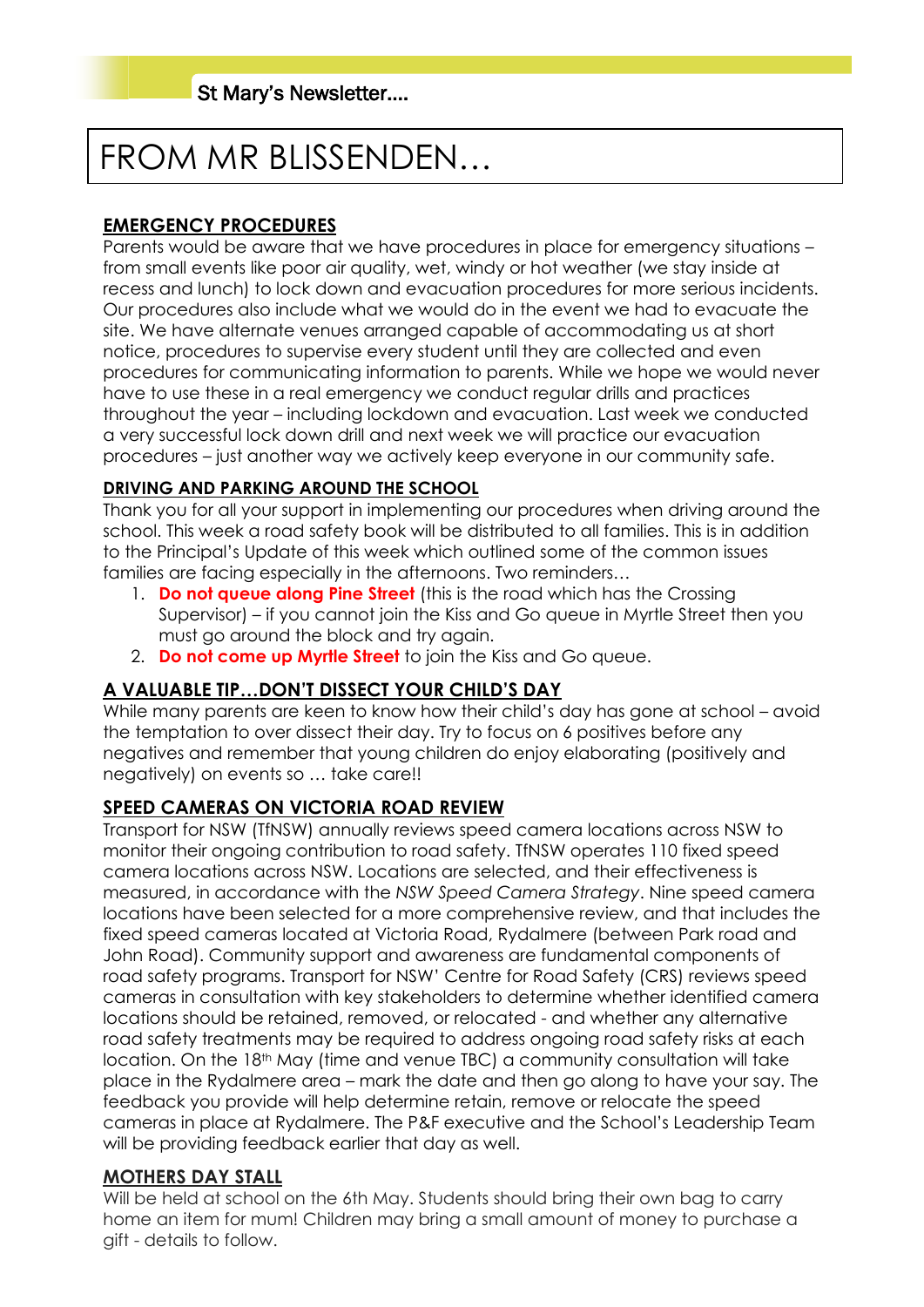### Cont…

#### **CYBER SAFETY SEMINAR WITH SUSAN McLEAN**

St Patrick's College & P&F are proud to host the first of our 2021 Parent Hub Seminar Series. Our aim is to gather our parent community and encourage growth in knowledge and insight into various areas of parenting. We are also extending this invitation to parents from feeder schools and other schools in the Diocese.

Susan McLean is Australia's foremost expert in the area of Cybersafety and young people. She was the first Victorian Police Officer appointed to a position involving Cybersafety and young people. She took her first report of cyberbullying in 1994 and since then she has conducted extensive research and has completed advanced training in this area in both the USA and UK and is a sought-after presenter and advisor to Schools, elite sporting bodies such as the AFL and both State and Federal Governments. She has authored resources for the Victorian DET, writes and reviews school Policy, provides crisis management/advice to schools and law firms and is afforded 'expert' status on the Safer Internet Programme Data Base. She is the most highly qualified of all Federal Government eSafety Presenters. Susan is a member of the National Centre Against Bullying (NCAB) and is also a member of the Australian Government's Cybersafety working group and a published author. Her book 'Sext's Texts & Selfies', is the definitive guide for parents, teachers and carers to help children stay safe online.

**Date**: Tuesday 11 May 2021 at 7 pm

**Venue**: La Valla Centre, Kirby Street

**To book**: Follow the Try Booking link<https://www.trybooking.com/BQAXC>

For more information please contact St Pat's P&F via [pandfstpatsdundas@gmail.com](mailto:pandfstpatsdundas@gmail.com)

#### **SECOND HAND UNIFORM SHOP**

Is open and running again each Thursday morning from 8.30-9am. Please remember to use the QR code to sign in. The QR code is available near the shop and on the gate as you enter. The shop is also in need of donations of quality uniforms – especially girls uniforms in sizes 10, 12 and 14.

#### **EVENTS IN TERM 2**

This term we will be holding our Athletics Carnival (K-6), students in Years 3 and 5 will participate in NAPLAN testing, there are preparation sessions for students (especially in Years 3 and 4) wishing to make their First Reconciliation and First Eucharist, a Year 6 fund raising event and Semester 1 reports for students. This term will also see us begin to open the Parent Portal on 'COMPASS'. 'COMPASS' is our student management system and currently we use it for attendance, contact details etc of students. The Parent Portal, once open, will give parents access to Student Reports (the semester reports) along with some other features to improve school-home communication – more details to follow.

#### **MAINTENANCE POSITION**

Mr Barry Lincoln who has been our groundsman/maintenance person for more than 2 years has decided to retire and enjoy a slower lifestyle on the far north coast / Queensland border. Barry will relocate in the coming weeks and we have advertised for a replacement. We thank Barry for his dedication and care of our school and its community.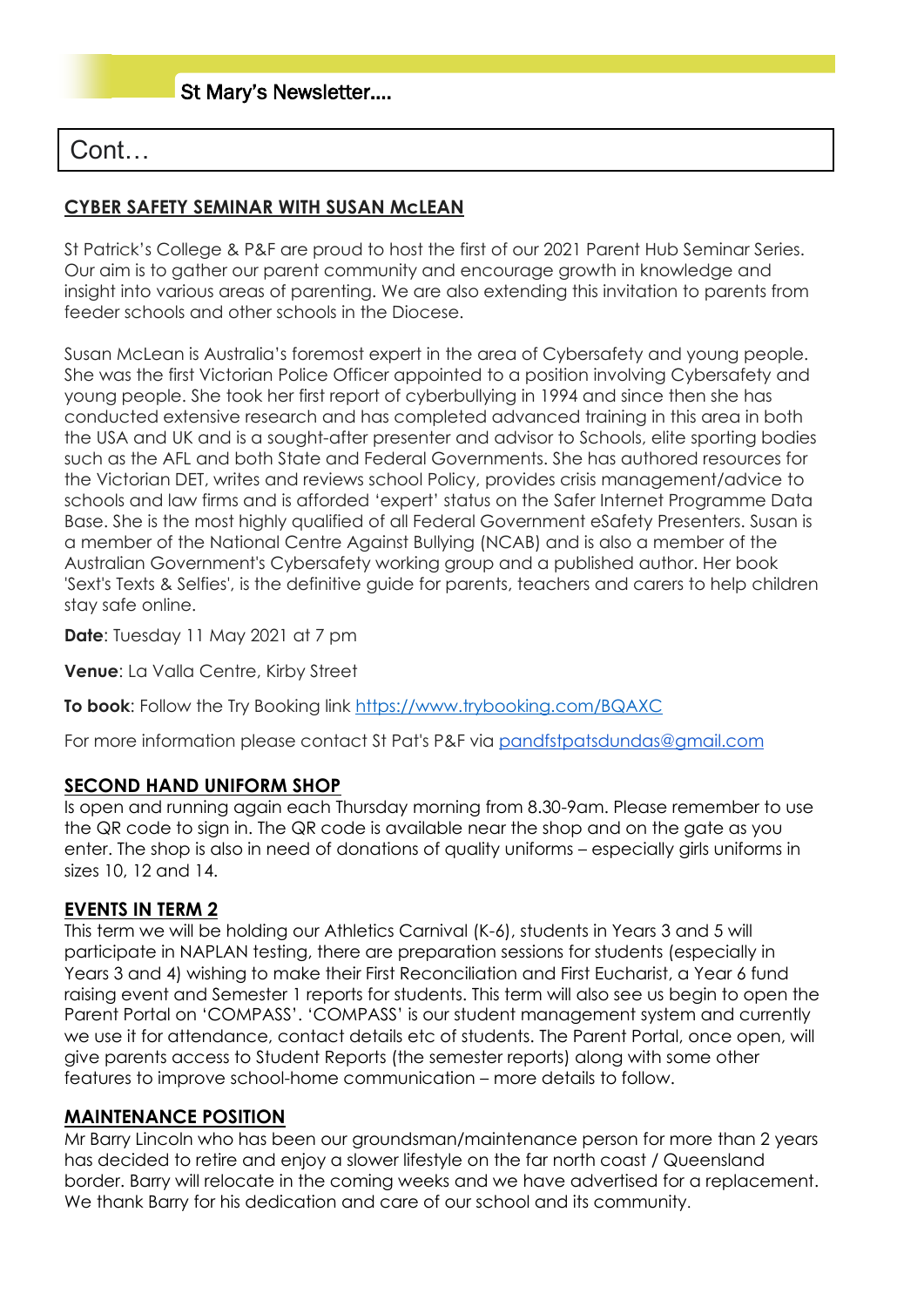#### **BUILDING CHILD SAFE COMMUNITIES – VOLUNTEER UNDERTAKING**

As previously advised In Catholic Education Diocese Parramatta (CEDP), we see parents and carers as partners in your child's learning journey. Parents and carers are encouraged to become involved in our schools in many important ways such as supporting classroom learning, being part of advisory groups, mentoring programs, coaching sporting teams and supporting other extra-curricular activities, canteen support and other kinds of help.

A range of checks and undertakings are required for people who work for or provide services to CEDP. These checks reduce potential risk and form part of our strategy to build child safe communities.

CEDP has launched a new *Building Child Safe Communities* form and online training module that all volunteers are required to complete.

The purpose of this training is to inform you of the standards of behaviour and other requirements that must be adhered to when volunteering for CEDP.

The undertaking should take no more than 5 minutes to complete and the training module approximately 10 minutes. Once the form and training modules are submitted, an automated email will be sent to you within two business days to confirm the status of your submission.

The undertaking form will expire within two years or when your Working With Children Check expires (if applicable), whichever is sooner. At that time you will need to complete the undertaking form and training module again. You will receive an automatic reminder email when this occurs.

Further information on the new online form and training module can be found at [www.parra.catholic.edu.](http://www.parra.catholic.edu.au/)au and clicking on *about us/building child safe communities*. Within the form you will also find help sheets and a video tutorial to assist you.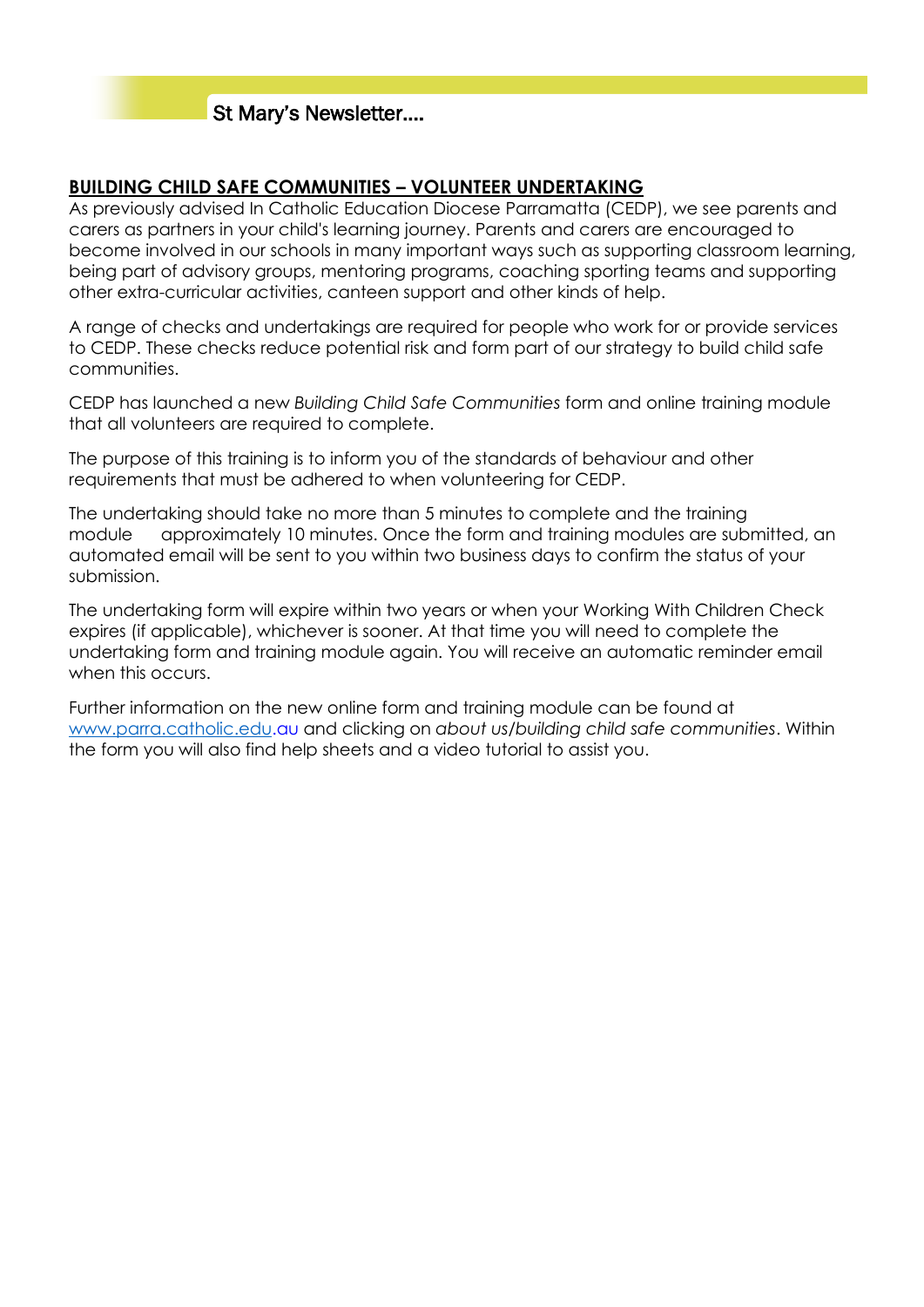# DAY 1 TERM 2... WOW!!!

**INCREDIBLE, SPECTACULAR, SPLENDID.** This is how I would describe the first day of Term 2. As students entered school on the first day of Term 2, they were greeted by a peculiar scientist, a golfer extraordinaire, an entertaining clown, a mythical unicorn, and a number of other superb characters. Littering the playground was an array of WOW words. Wow words are advanced adjectives, verbs and adverbs which are used to improve a piece of writing by making it vivid and interesting. These WOW words inspired students to complete a variety of writing tasks. Some students deconstrued the WOW Words and made word associations while other classes encouraged students to include some of these words into their writing to create vivid and interesting sentences. Below are some work samples of students writing that have been inspired by our wonderful day 1 event.



**Liam A - Year 1**

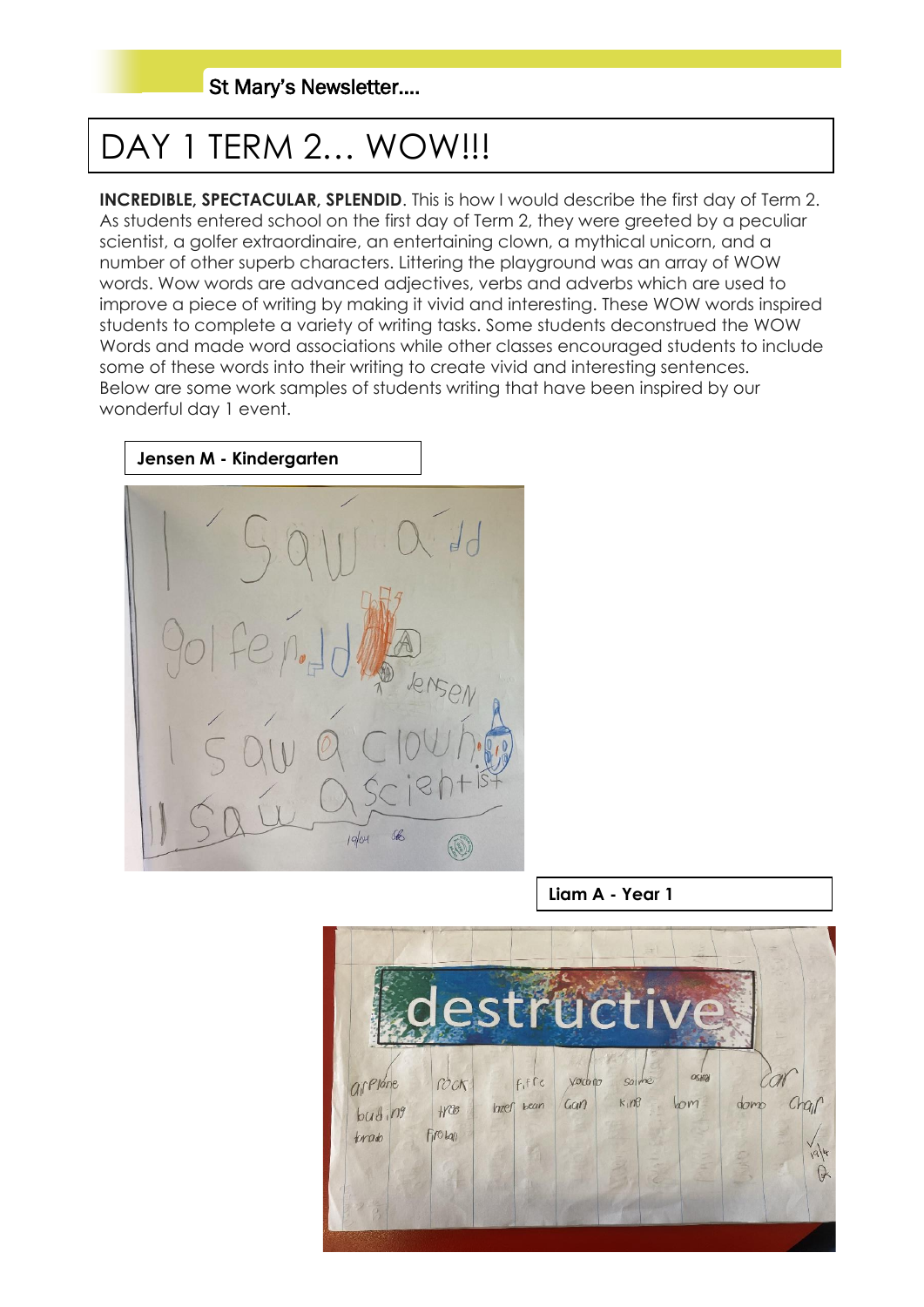## DAY 1 TERM 2... WOW!!!

**Cooper S – Year 2**



**Daniel A – Year 3**

The moment I walked in the gate it was a marvelous sight of teachers scattering with their unique clothes. There were extraordinary words with an enormous amount of colorful words. It was wonderful. Kids squealed and collided into each other. Mr. Blissenden was a grand golf ball player. He must have put his ball in the hole. He was strutting around in his golf outfit. At term 2 I did not expect these wow words, I expected a normal day at school but I appreciate the teachers welcoming us back to school.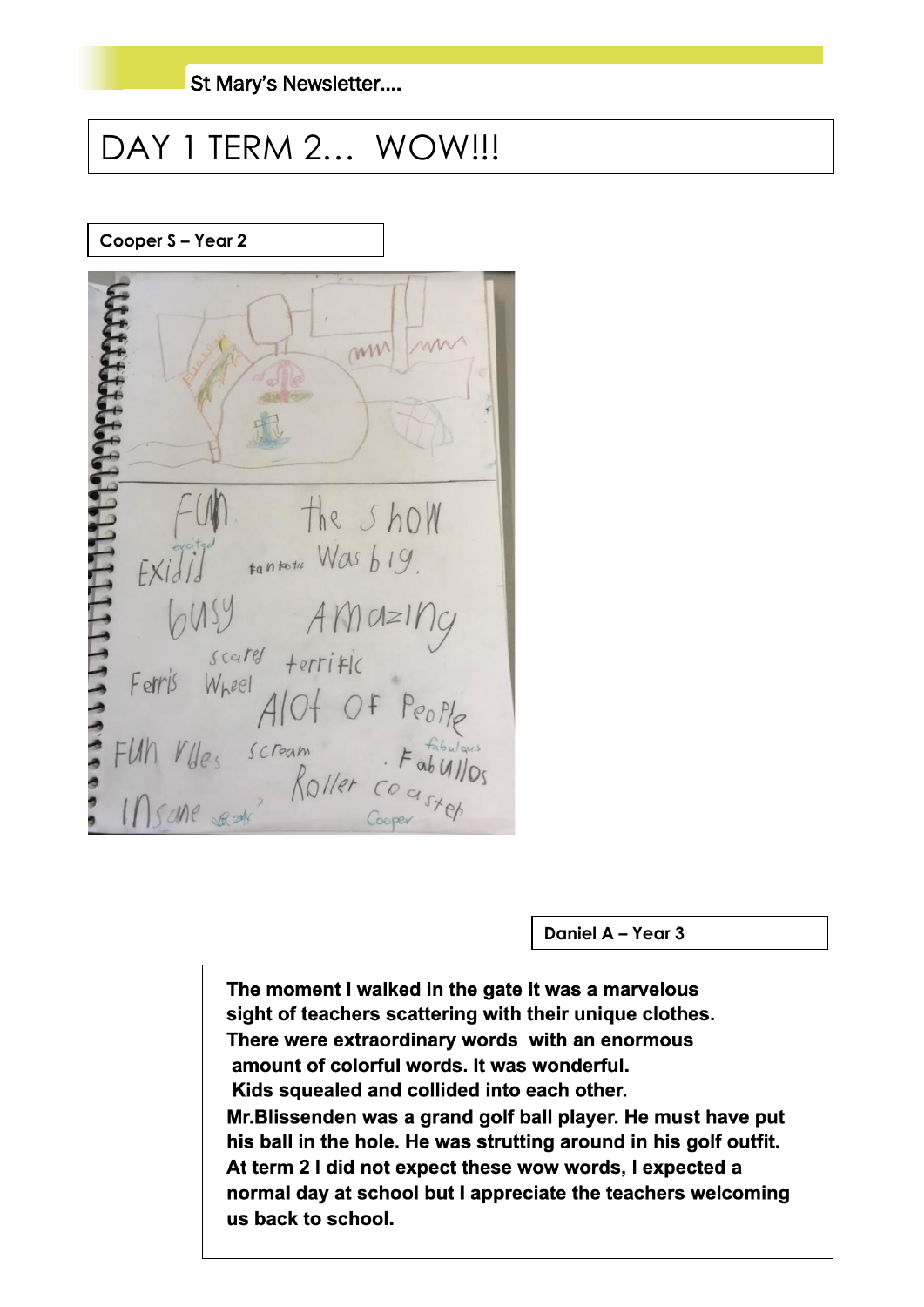## DAY 1 TERM 2... WOW!!!

#### Thomas H & Xianjin B - Year 4

I was coming them after a wonderful day, at work. I examined<br>my old radio to see if it had fodays news and still<br>worked. I furned it on and heard explosions and people were SCreaming. Now was unusual. I chec the window witnessed  $and$  $explasions$  $1n$ the  $i+u$ turned off the radio and we homas. gol from him inny speaking......Thomas hello? and  $5910$ Are you there?  $1106$ o explain right now but meet me at my place. swerved to my car, and drave hipi. busted the door down and  $\n *Alge*\n$ sau him nearly  $\alpha$ I saw a crowbar on the  $t$  *out* and tiercely  $n<sub>1</sub>$  $0.60$  by  $d \in \mathbb{R}$  $1<sup>†</sup>$ 

Ela Y - Year  $6$ 

#### The Wicked School

As I walked through the enormous school gate I jumped in fright. The teachers were wicked and vicious, torturing the children, making them suffer. I glimpsed once or twice at the dreadful teachers and realised they were being hypnotised. Suddenly something out of the ordinary happened. I was not in a safe school any more. The school had turned wicked.

These extraordinary words popped up in front of my face. 'Find the key and place it in the door. Then and only then will everything go back to normal' I mumbled as I felt my stomach turn. I knew this would take effort but I really wished I didn't come to school.

I started my adventure following the map through sticky quicksand, over a rickety bridge and up a steep hill. As I reached the pointy, steep mountain I was frightened for my health and prayed that everything would go well. I came across some extremely hard levels so I had faith that I would be fine.

I began my quest up the mountain hoping I'd see another day. Each step took an enormous amount of effort and every breath stole a part of my confidence and tossed it into the ocean. I thought this was hopeless and that I would never get home but then I saw the door.

I used all my strength and ran. I grabbed the wonderful key and felt grateful that I didn't give up. I put the rusty, old key into the tiny whole on the door. Everything went back to normal and I asked myself a rhetorical question. 'If I didn't come to school today everyone would be doomed' I said with a smile on my face.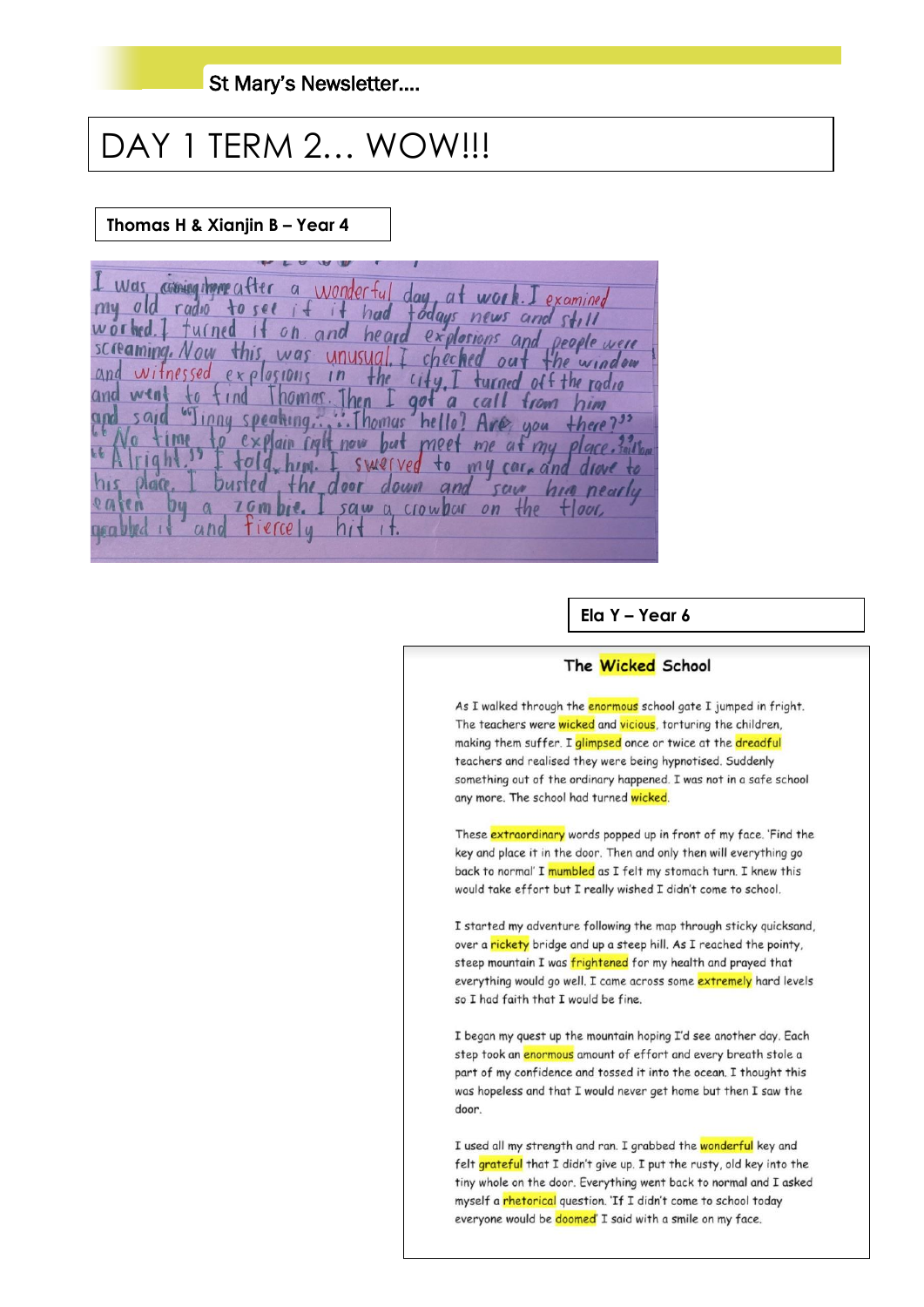

## Do you have a family member or friend who is aged 60 years or over? Are you interested in how you work together?

#### THE DEPARTMENT OF PSYCHOLOGY AT MACQUARIE UNIVERSITY IS CONDUCTING RESEARCH ON HOW OLDER ADULTS COMMUNICATE AND SOLVE PROBLEMS WITH THE PEOPLE CLOSEST TO THEM.

We are looking for participants who have regular contact with someone aged 60 years and older. If you are eligible for this study, you and your loved one will be asked to complete questionnaires and attend an online zoom meeting where you will complete several activities together.

For more information, please contact Courtney Muir on (02) 9850 8670 or at courtney muirl@students.mq.edu.au or Professor Viviana Wuthrich at viviana.wuthrich@mg.edu.au

FIND OUT MORE Macquarie University N81V 2109 Australia  $Tr + \delta$  (2)  $v$ <sup>8</sup> $gr$   $711$ cro.edu.au PEN RI 337501 237 / CPICOB President@00.00

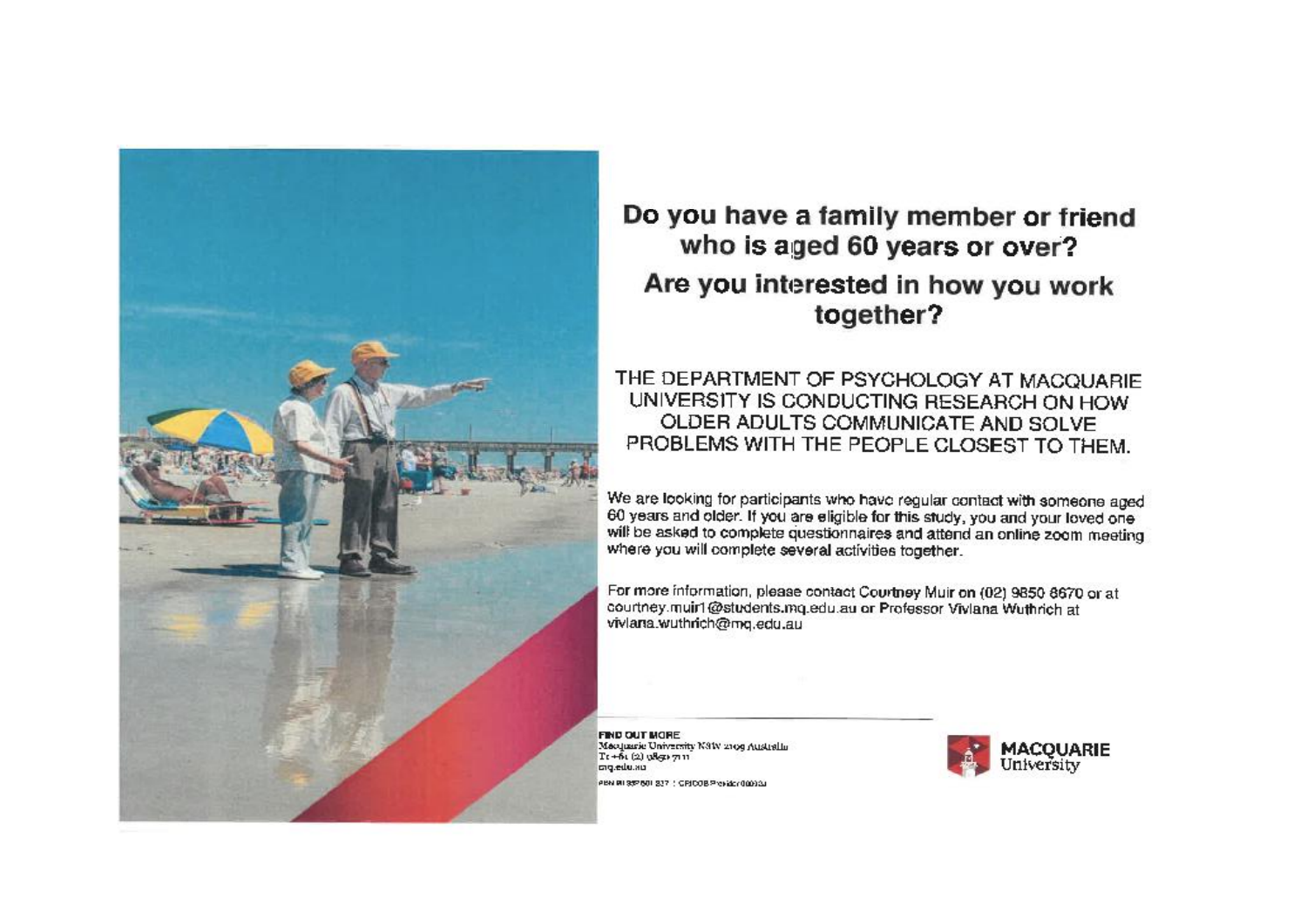

### **POTATO KIDS – GETTING THEM OFF THE COUCH**

A major concern used to be that our kids were spending too much time slumped on a couch watching television. TV still rates a mention, but these days so do other screen: smart phones, tablets, laptops, and video consoles. What hasn't changed is the fact that many kids are still couch potatoes, regardless of which screen their umbilical cord is attached to. Our kids may not agree but getting them off the couch or computer chair is in their best interests, especially when it comes to their physical and mental health.

#### **Encouragement to get off the couch**

Asparents,ourinvolvementis keytoour kids'success. We want them to achieve to their potential and to do this they need to be fit, both mentally and physically. Slumped on the couch or computer chair for hours on end may be doing great things for the mind, but the body will be stagnating. Not all kids will be interested (or equipped) for running a marathon or even swimming a few laps, but if encouraged, most kids are into a walk, back yard game of cricket, or kicking a ball in the park. Creating an inside space for an exercise bike, a few balls or hoops can also encourage our kids to stretch and movemore.

#### **The benefits of exercising**

Regular exercise helps develop muscles and strengthen bones. Kids who exercise, generally sleep better, and suffer less from tension and stress. Kicking a ball for half an hour is a great way to release pent up emotions and help rid the body of toxins. Aerobic exercise such as walking or running helps increase stamina, endurance, strength, flexibility, and the body'sability toprovide oxygen to the cells. Physical fitness also aids concentration and overall feelingsof wellbeing. Most kids arenaturallyactive, butscreen time can be addictive and it's easy for them to lose track of how much time has been spent sitting in the one position.